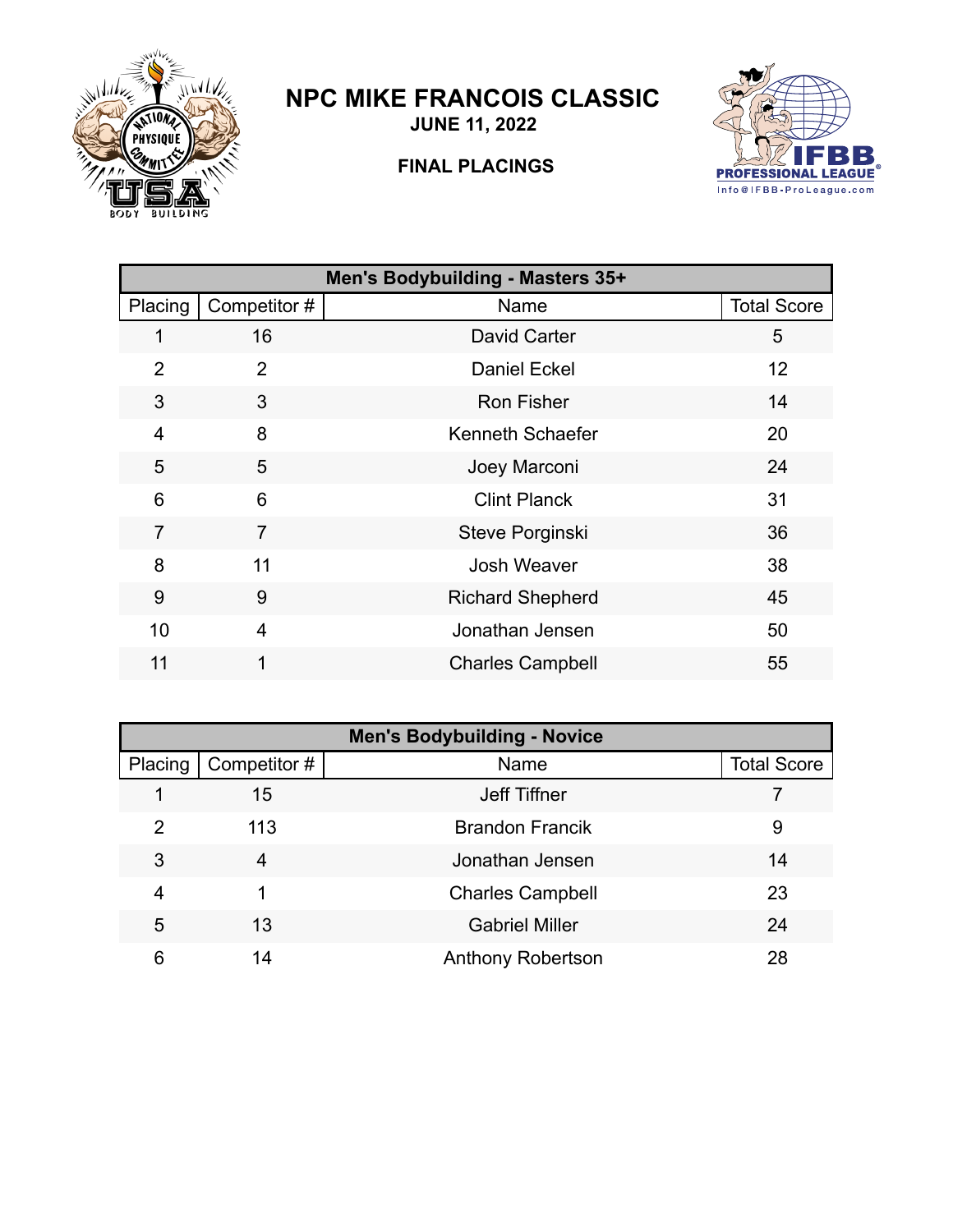| <b>Men's Bodybuilding - Open Lightweight</b> |                        |                  |                    |  |
|----------------------------------------------|------------------------|------------------|--------------------|--|
|                                              | Placing   Competitor # | Name             | <b>Total Score</b> |  |
|                                              | 16                     | * David Carter * | 5                  |  |
|                                              | 17                     | Jordan Pollard   | 13                 |  |
| 3                                            | 15                     | Jeff Tiffner     | 14                 |  |
|                                              |                        | Steve Porginski  | 19                 |  |

| <b>Men's Bodybuilding - Open Welterweight</b> |                        |                        |                    |  |
|-----------------------------------------------|------------------------|------------------------|--------------------|--|
|                                               | Placing   Competitor # | Name                   | <b>Total Score</b> |  |
|                                               | 113                    | <b>Brandon Francik</b> |                    |  |
|                                               |                        | <b>Clint Planck</b>    |                    |  |

| Men's Bodybuilding - Open Middleweight |                        |                 |                    |  |
|----------------------------------------|------------------------|-----------------|--------------------|--|
|                                        | Placing   Competitor # | <b>Name</b>     | <b>Total Score</b> |  |
|                                        |                        | Jonathan Jensen |                    |  |

| Men's Bodybuilding - Open Light Heavyweight |                     |                    |  |  |
|---------------------------------------------|---------------------|--------------------|--|--|
| Placing   Competitor #                      | Name                | <b>Total Score</b> |  |  |
| 108                                         | <b>Ryan Stewart</b> | b                  |  |  |
| .5                                          | Joey Marconi        |                    |  |  |
|                                             | Kenneth Schaefer    | 14                 |  |  |

| Men's Bodybuilding - Open Heavyweight |                        |                   |                    |  |
|---------------------------------------|------------------------|-------------------|--------------------|--|
|                                       | Placing   Competitor # | Name              | <b>Total Score</b> |  |
|                                       |                        | Darryl Mayo       | b                  |  |
|                                       |                        | <b>Ron Fisher</b> |                    |  |
|                                       |                        | Josh Weaver       |                    |  |

| <b>Men's Bodybuilding - Open Super Heavyweight</b> |                        |                          |                    |  |
|----------------------------------------------------|------------------------|--------------------------|--------------------|--|
|                                                    | Placing   Competitor # | Name                     | <b>Total Score</b> |  |
|                                                    |                        | <b>Charles Campbell</b>  |                    |  |
|                                                    |                        | <b>Anthony Robertson</b> |                    |  |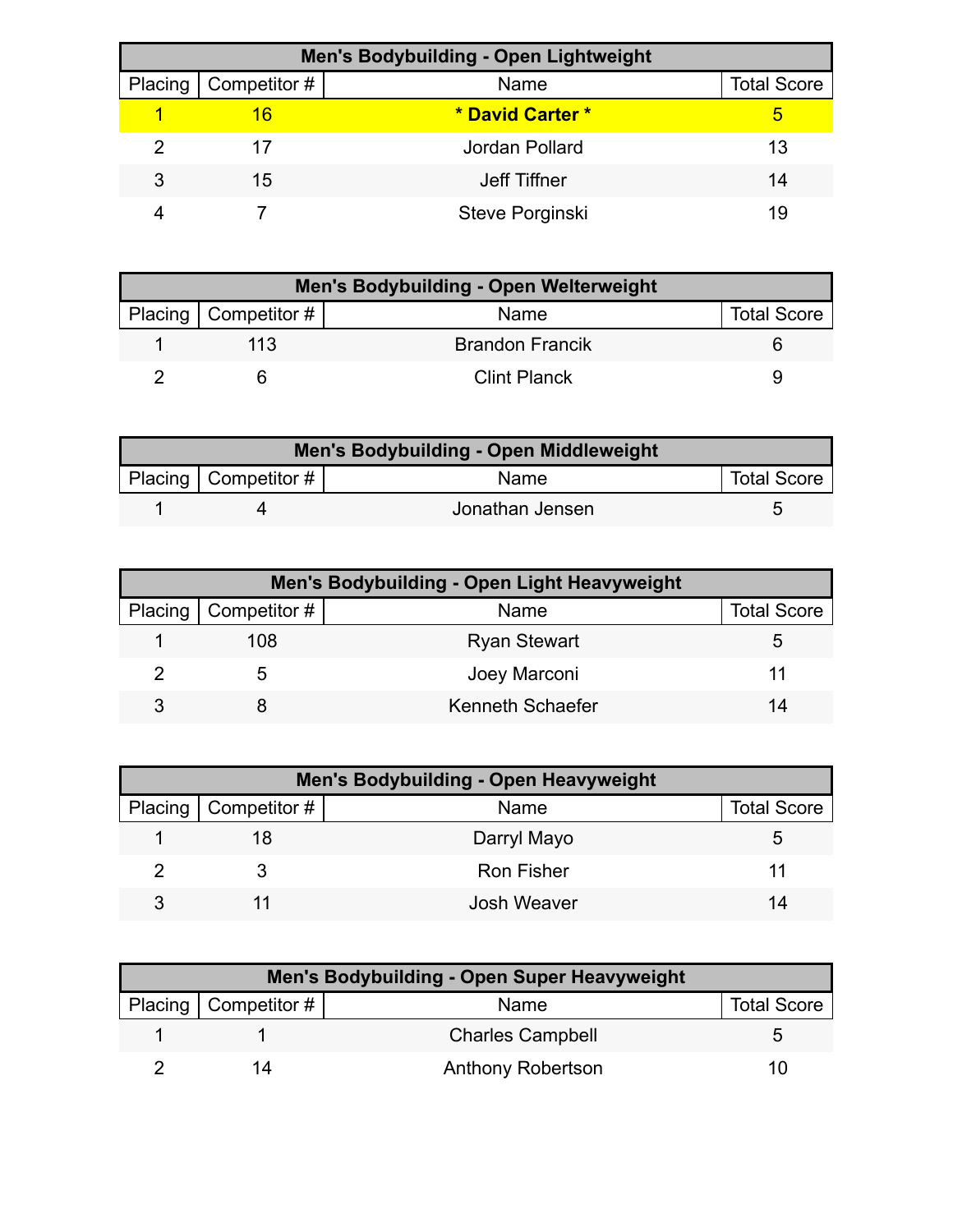|                | <b>Women's Bikini - True Novice</b> |                       |                    |  |  |
|----------------|-------------------------------------|-----------------------|--------------------|--|--|
| Placing        | Competitor#                         | Name                  | <b>Total Score</b> |  |  |
| 1              | 21                                  | <b>Taylor Frazer</b>  | 6                  |  |  |
| 2              | 27                                  | Emma Spinner          | 11                 |  |  |
| 3              | 23                                  | <b>Brenda Hix</b>     | 13                 |  |  |
| $\overline{4}$ | 20                                  | <b>Rachel Coghill</b> | 21                 |  |  |
| 5              | 26                                  | Carly Kougendakis     | 24                 |  |  |
| 6              | 19                                  | Megan Caldarelli      | 30                 |  |  |
| 7              | 25                                  | Morgan Kiernan        | 35                 |  |  |
| 8              | 24                                  | <b>Kelsie Keeling</b> | 41                 |  |  |
| 9              | 22                                  | Julia Friedman        | 44                 |  |  |

|                |             | Women's Bikini - Masters 35+ |                    |
|----------------|-------------|------------------------------|--------------------|
| Placing        | Competitor# | Name                         | <b>Total Score</b> |
| 1              | 28          | Pawandeep Banga              | 5                  |
| $\overline{2}$ | 23          | <b>Brenda Hix</b>            | 12 <sup>2</sup>    |
| 3              | 35          | Ketsurin Nguyen              | 15                 |
| $\overline{4}$ | 33          | <b>Kelly Hater</b>           | 22                 |
| 5              | 34          | Mia Nezami                   | 24                 |
| 6              | 26          | Carly Kougendakis            | 27                 |
| $\overline{7}$ | 29          | Miriam Bazan                 | 35                 |
| 8              | 31          | Angie Crisman                | 42                 |
| 9              | 36          | Liz Strong                   | 43                 |
| 10             | 37          | <b>Wendy Yinger</b>          | 52                 |
| 11             | 30          | Michelle Carter              | 56                 |
| 12             | 38          | <b>Trisha Yocom</b>          | 60                 |
| 13             | 32          | Sophia Depoorter             | 62                 |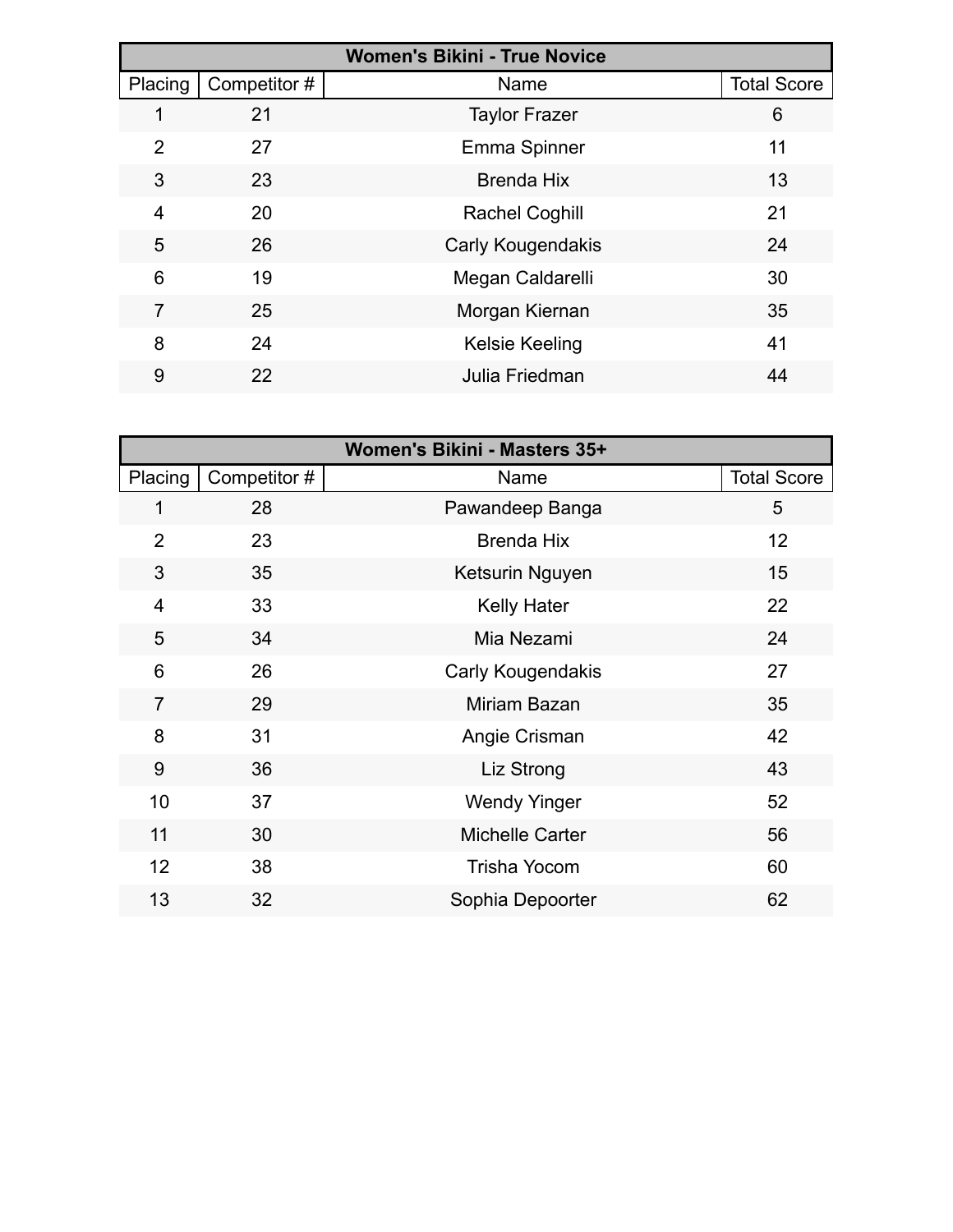| <b>Women's Bikini - Novice A</b> |              |                       |                    |  |
|----------------------------------|--------------|-----------------------|--------------------|--|
| Placing                          | Competitor # | Name                  | <b>Total Score</b> |  |
|                                  | 23           | <b>Brenda Hix</b>     | 5                  |  |
| 2                                | 19           | Megan Caldarelli      | 12                 |  |
| 3                                | 39           | <b>Kari Witmer</b>    | 13                 |  |
| 4                                | 26           | Carly Kougendakis     | 20                 |  |
| 5                                | 24           | <b>Kelsie Keeling</b> | 25                 |  |
| 6                                | 38           | Trisha Yocom          | 30                 |  |

| <b>Women's Bikini - Novice B</b> |              |                      |                    |  |
|----------------------------------|--------------|----------------------|--------------------|--|
| Placing                          | Competitor # | Name                 | <b>Total Score</b> |  |
| 1                                | 21           | * Taylor Frazer *    | 6                  |  |
| 2                                | 41           | Alexandria Brown     | 10                 |  |
| 3                                | 27           | Emma Spinner         | 14                 |  |
| 4                                | 43           | Cara Cope            | 21                 |  |
| 5                                | 42           | Sue Bush             | 25                 |  |
| 6                                | 44           | <b>Rachel Laufer</b> | 29                 |  |

| Women's Bikini - Open Class A |             |                        |                    |  |
|-------------------------------|-------------|------------------------|--------------------|--|
| Placing                       | Competitor# | Name                   | <b>Total Score</b> |  |
|                               | 28          | Pawandeep Banga        | 5                  |  |
| $\overline{2}$                | 33          | <b>Kelly Hater</b>     | 11                 |  |
| 3                             | 19          | Megan Caldarelli       | 14                 |  |
| 4                             | 110         | <b>Molly Rohr</b>      | 21                 |  |
| 5                             | 45          | Antonia Turner         | 24                 |  |
| 6                             | 36          | Liz Strong             | 32                 |  |
| 7                             | 24          | <b>Kelsie Keeling</b>  | 34                 |  |
| 8                             | 38          | <b>Trisha Yocom</b>    | 41                 |  |
| 9                             | 30          | <b>Michelle Carter</b> | 43                 |  |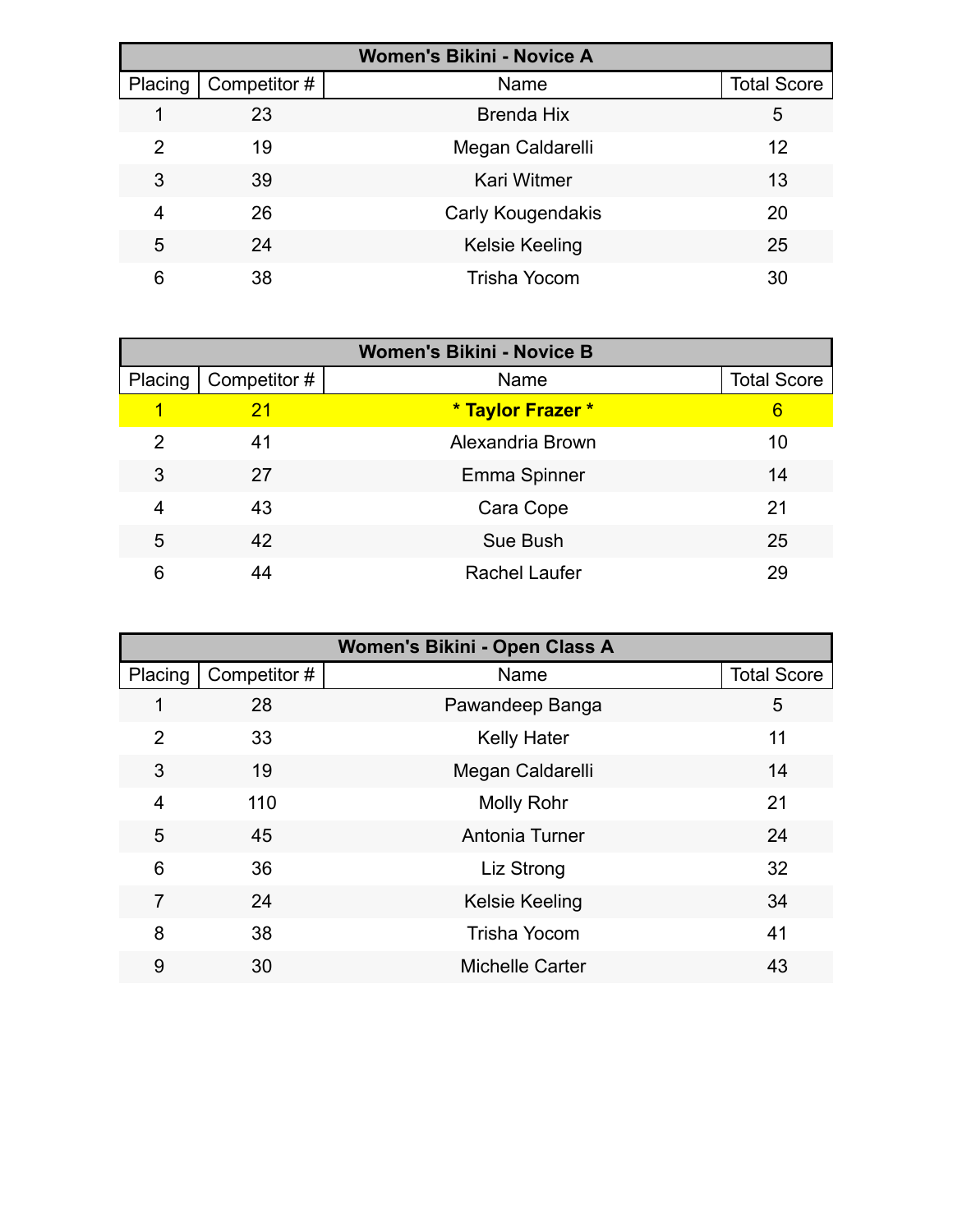| Women's Bikini - Open Class B |             |                        |                    |  |
|-------------------------------|-------------|------------------------|--------------------|--|
| Placing                       | Competitor# | Name                   | <b>Total Score</b> |  |
|                               | 23          | <b>Brenda Hix</b>      | 8                  |  |
| 2                             | 35          | Ketsurin Nguyen        | 11                 |  |
| 3                             | 46          | <b>Corinne Galland</b> | 18                 |  |
| 4                             | 26          | Carly Kougendakis      | 21                 |  |
| 5                             | 20          | <b>Rachel Coghill</b>  | 22                 |  |
| 6                             | 39          | <b>Kari Witmer</b>     | 26                 |  |
| 7                             | 29          | Miriam Bazan           | 38                 |  |
| 8                             | 25          | Morgan Kiernan         | 40                 |  |
| 9                             | 22          | Julia Friedman         | 44                 |  |
| 10                            | 37          | <b>Wendy Yinger</b>    | 48                 |  |

| Women's Bikini - Open Class C |              |                   |                    |
|-------------------------------|--------------|-------------------|--------------------|
| Placing                       | Competitor # | Name              | <b>Total Score</b> |
| 1                             | 21           | * Taylor Frazer * | 5                  |
| $\overline{2}$                | 47           | Tatyana Kidd      | 11                 |
| 3                             | 41           | Alexandria Brown  | 17                 |
| 4                             | 34           | Mia Nezami        | 18                 |
| 5                             | 27           | Emma Spinner      | 27                 |
| 6                             | 42           | Sue Bush          | 30                 |
| 7                             | 43           | Cara Cope         | 35                 |
| 8                             | 32           | Sophia Depoorter  | 38                 |

| Women's Bikini - Open Class D |                           |                      |                    |  |
|-------------------------------|---------------------------|----------------------|--------------------|--|
|                               | Placing   Competitor $\#$ | <b>Name</b>          | <b>Total Score</b> |  |
|                               | 44                        | <b>Rachel Laufer</b> |                    |  |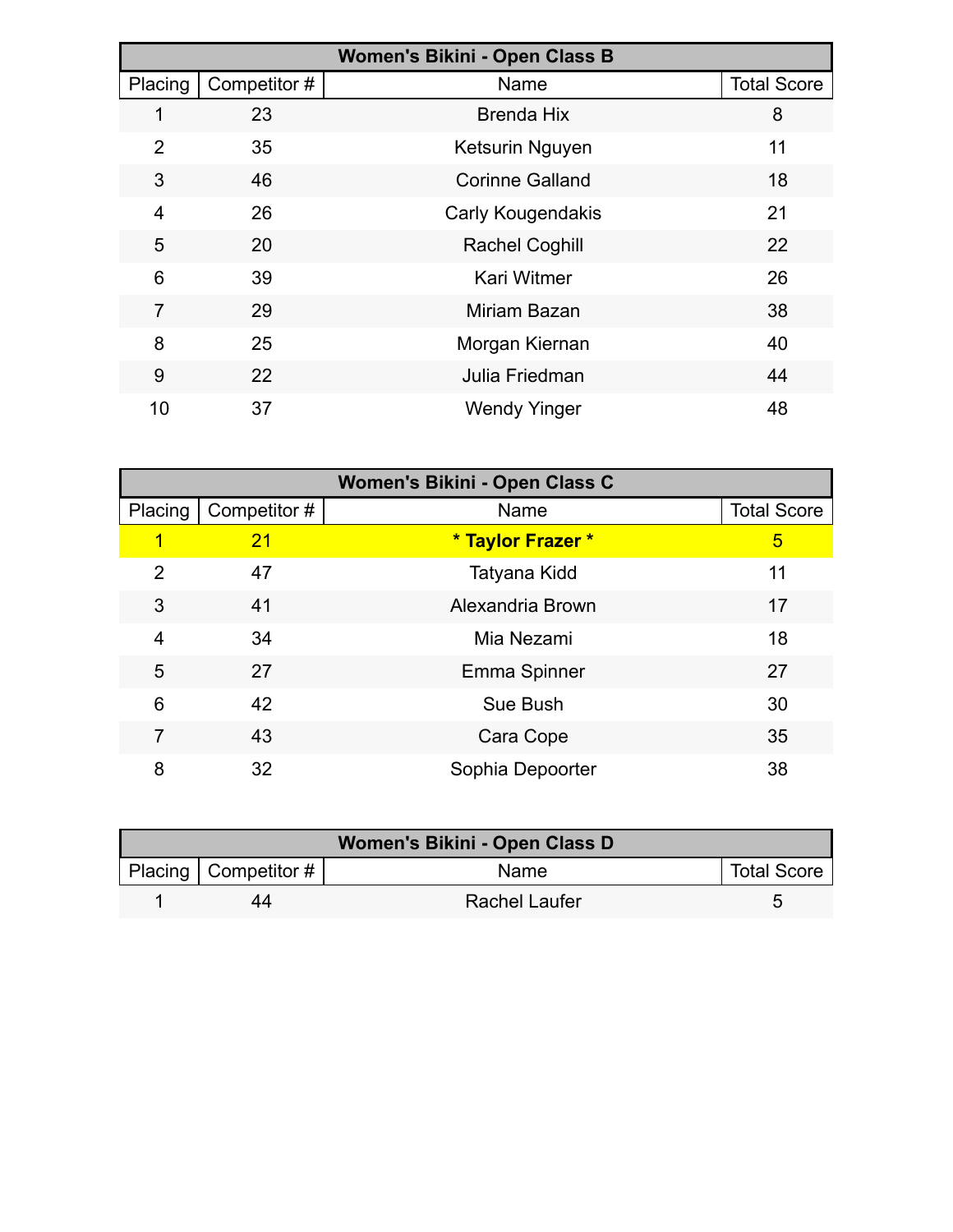| <b>Men's Classic Physique - Novice</b> |             |                         |                    |  |
|----------------------------------------|-------------|-------------------------|--------------------|--|
| Placing                                | Competitor# | Name                    | <b>Total Score</b> |  |
|                                        | 52          | <b>Matthew Reese</b>    | 8                  |  |
| 2                                      | 50          | Erik Gomez              | 11                 |  |
| 3                                      | 51          | Mike Mcabier            | 12                 |  |
| 4                                      | 53          | Jason Traggiai          | 20                 |  |
| 5                                      | 49          | <b>Connor Behringer</b> | 26                 |  |
| 6                                      | 48          | <b>Matthew Arndt</b>    | 28                 |  |

| Men's Classic Physique - Open Class A |              |                    |  |  |
|---------------------------------------|--------------|--------------------|--|--|
| Placing   Competitor #                | Name         | <b>Total Score</b> |  |  |
| 16                                    | David Carter |                    |  |  |
|                                       | Daniel Eckel | 10                 |  |  |

| Men's Classic Physique - Open Class B |                        |                     |                    |  |
|---------------------------------------|------------------------|---------------------|--------------------|--|
|                                       | Placing   Competitor # | Name                | <b>Total Score</b> |  |
|                                       | 56                     | <b>Clay Watkins</b> | b                  |  |
|                                       | 54                     | Shawn Finney Jr     |                    |  |
| 3                                     | 53                     | Jason Traggiai      | 14                 |  |

| Men's Classic Physique - Open Class C |             |                         |                    |  |
|---------------------------------------|-------------|-------------------------|--------------------|--|
| Placing                               | Competitor# | Name                    | <b>Total Score</b> |  |
|                                       | 57          | * Luke Buffington *     | 5                  |  |
| 2                                     | 58          | <b>Austin Hawes</b>     | 11                 |  |
| 3                                     | 52          | <b>Matthew Reese</b>    | 15                 |  |
| 4                                     | 51          | Mike Mcabier            | 19                 |  |
| 5                                     | 8           | Kenneth Schaefer        | 26                 |  |
| 6                                     | 49          | <b>Connor Behringer</b> | 29                 |  |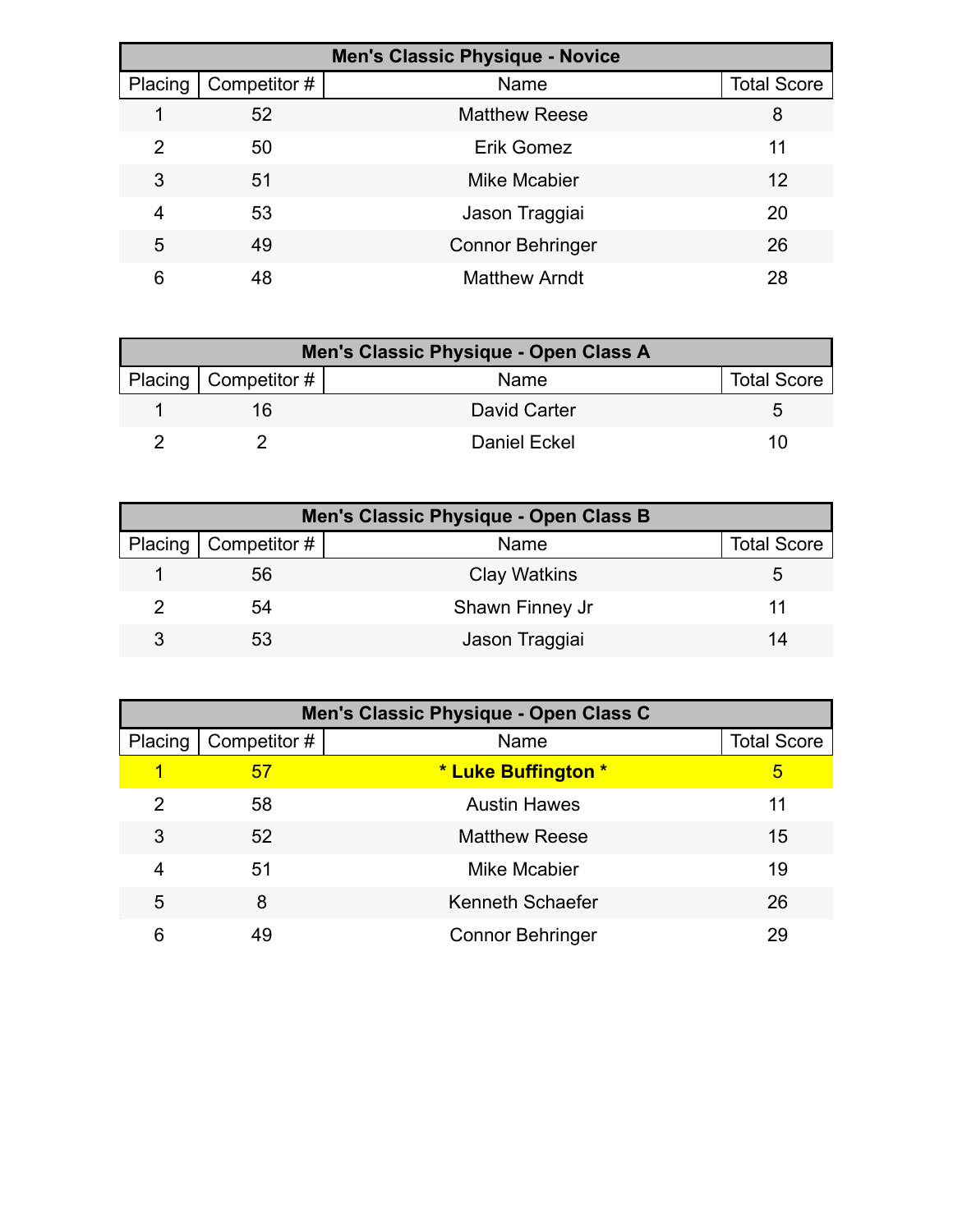| <b>Women's Wellness - Open</b> |             |                        |                    |  |
|--------------------------------|-------------|------------------------|--------------------|--|
| Placing                        | Competitor# | Name                   | <b>Total Score</b> |  |
| 1                              | 61          | <b>Sandee Estes</b>    | 5                  |  |
| $\overline{2}$                 | 62          | <b>Robin Harper</b>    | 10                 |  |
| 3                              | 47          | Tatyana Kidd           | 16                 |  |
| 4                              | 39          | <b>Kari Witmer</b>     | 19                 |  |
| 5                              | 64          | <b>Michelle Scheer</b> | 28                 |  |
| 6                              | 63          | Aashitha Malhotra      | 29                 |  |
| 7                              | 65          | <b>Lindsay Squier</b>  | 34                 |  |
| 8                              | 60          | <b>Tabatha Ashley</b>  | 42                 |  |
| 9                              | 109         | <b>Brenda Estadt</b>   | 43                 |  |

| Men's Physique - Masters 35+ |             |                        |                    |
|------------------------------|-------------|------------------------|--------------------|
| Placing                      | Competitor# | Name                   | <b>Total Score</b> |
|                              | 68          | <b>Brad Estadt</b>     | 5                  |
| $\overline{2}$               | 53          | Jason Traggiai         | 10                 |
| 3                            | 112         | <b>Chris Skintges</b>  | 15                 |
| $\overline{4}$               | 70          | Nicholas Kramer        | 22                 |
| 5                            | 73          | <b>Brandon Sweeney</b> | 23                 |
| 6                            | 71          | <b>Chris Stencel</b>   | 34                 |
| $\overline{7}$               | 67          | <b>Tyler Depugh</b>    | 35                 |
| 8                            | 66          | <b>Tony Andonoff</b>   | 37                 |
| 9                            | 55          | Danny Hanson           | 44                 |
| 10                           | 69          | <b>Arron Hoffer</b>    | 50                 |
| 11                           | 72          | <b>Shawn Stewart</b>   | 55                 |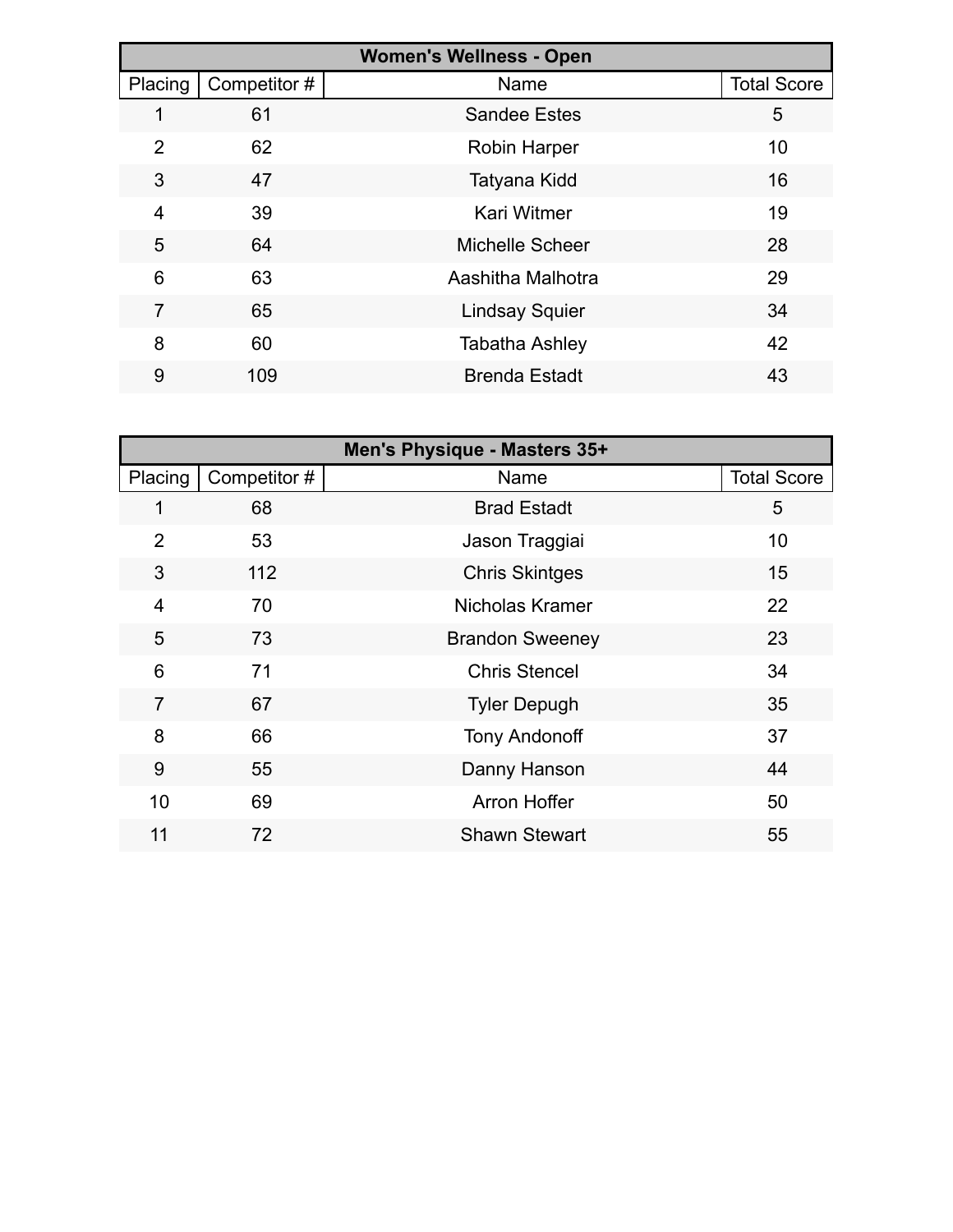| <b>Men's Physique - Novice A</b> |             |                      |                    |  |
|----------------------------------|-------------|----------------------|--------------------|--|
| Placing                          | Competitor# | Name                 | <b>Total Score</b> |  |
| 1                                | 50          | * Erik Gomez *       | 8                  |  |
| $\overline{2}$                   | 76          | Eric Knapp           | 9                  |  |
| 3                                | 70          | Nicholas Kramer      | 15                 |  |
| 4                                | 12          | Dylan Hartranft      | 19                 |  |
| 5                                | 67          | <b>Tyler Depugh</b>  | 25                 |  |
| 6                                | 75          | Kenneth Freeman      | 31                 |  |
| $\overline{7}$                   | 55          | Danny Hanson         | 34                 |  |
| 8                                | 72          | <b>Shawn Stewart</b> | 40                 |  |
| 9                                | 78          | Shawn Schleppi       | 47                 |  |
| 10                               | 77          | Bhargav Mangala      | 48                 |  |

| <b>Men's Physique - Novice B</b> |             |                        |                    |  |
|----------------------------------|-------------|------------------------|--------------------|--|
| Placing                          | Competitor# | Name                   | <b>Total Score</b> |  |
|                                  | 82          | <b>Tyler Wilkinson</b> |                    |  |
| 2                                | 81          | <b>Trenton Steele</b>  | 8                  |  |
| 3                                | 73          | <b>Brandon Sweeney</b> | 16                 |  |
| 4                                | 69          | Arron Hoffer           | 21                 |  |
| 5                                | 80          | <b>Tyler Ratcliffe</b> | 23                 |  |
| 6                                | 79          | <b>Brady Norris</b>    | 30                 |  |

| Men's Physique - Open Class A |                        |                     |                    |  |  |
|-------------------------------|------------------------|---------------------|--------------------|--|--|
|                               | Placing   Competitor # | <b>Name</b>         | <b>Total Score</b> |  |  |
|                               |                        | Dylan Hartranft     |                    |  |  |
|                               |                        | <b>Tyler Depugh</b> |                    |  |  |

| <b>Men's Physique - Open Class B</b> |             |                       |                    |  |  |
|--------------------------------------|-------------|-----------------------|--------------------|--|--|
| Placing                              | Competitor# | Name                  | <b>Total Score</b> |  |  |
|                                      | 84          | Brennan Lee           | 6                  |  |  |
| 2                                    | 76          | Eric Knapp            | 9                  |  |  |
| 3                                    | 112         | <b>Chris Skintges</b> | 17                 |  |  |
| 4                                    | 75          | Kenneth Freeman       | 20                 |  |  |
| 5                                    | 55          | Danny Hanson          | 23                 |  |  |
| 6                                    | 78          | Shawn Schleppi        | 30                 |  |  |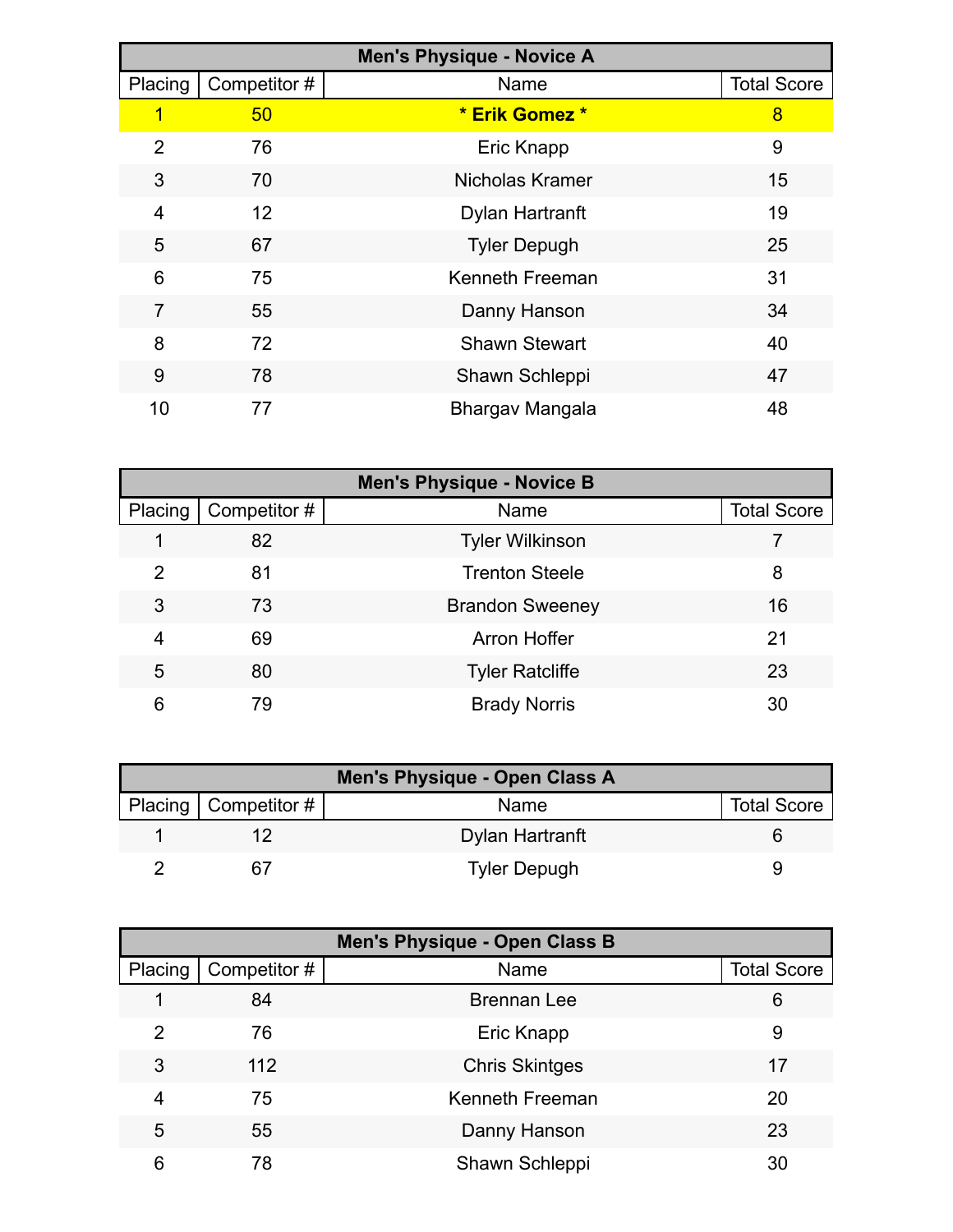| Men's Physique - Open Class C |             |                        |                    |  |  |
|-------------------------------|-------------|------------------------|--------------------|--|--|
| Placing                       | Competitor# | Name                   | <b>Total Score</b> |  |  |
|                               | 83          | * Delone Carter *      | 5                  |  |  |
| 2                             | 85          | Eddie Wang             | 10                 |  |  |
| 3                             | 82          | <b>Tyler Wilkinson</b> | 15                 |  |  |
|                               | 53          | Jason Traggiai         | 21                 |  |  |
| 5                             | 73          | <b>Brandon Sweeney</b> | 24                 |  |  |

| Men's Physique - Open Class D |             |                        |                    |  |  |
|-------------------------------|-------------|------------------------|--------------------|--|--|
| Placing                       | Competitor# | Name                   | <b>Total Score</b> |  |  |
| 1                             | 111         | Logan Garette          | 5                  |  |  |
| $\overline{2}$                | 87          | <b>Taylor Southall</b> | 10                 |  |  |
| 3                             | 86          | <b>Griffin Cheadle</b> | 15                 |  |  |
| 4                             | 68          | <b>Brad Estadt</b>     | 22                 |  |  |
| 5                             | 81          | <b>Trenton Steele</b>  | 23                 |  |  |
| 6                             | 66          | <b>Tony Andonoff</b>   | 31                 |  |  |
| 7                             | 80          | <b>Tyler Ratcliffe</b> | 35                 |  |  |
| 8                             | 69          | <b>Arron Hoffer</b>    | 40                 |  |  |
| 9                             | 79          | <b>Brady Norris</b>    | 44                 |  |  |

| <b>Women's Physique - Open</b> |             |                          |                    |  |  |
|--------------------------------|-------------|--------------------------|--------------------|--|--|
| Placing                        | Competitor# | Name                     | <b>Total Score</b> |  |  |
| 1                              | 95          | Melissa Zingale          | 6                  |  |  |
| $\overline{2}$                 | 89          | <b>Stephanie Carlson</b> | 9                  |  |  |
| 3                              | 94          | <b>Nicole Walters</b>    | 15                 |  |  |
| 4                              | 92          | <b>Stacie Reed</b>       | 20                 |  |  |
| 5                              | 90          | <b>Stephanie Carroll</b> | 25                 |  |  |
| 6                              | 93          | <b>Carolyn Rival</b>     | 33                 |  |  |
| 7                              | 88          | Karissa Bradley          | 34                 |  |  |
| 8                              | 60          | <b>Tabatha Ashley</b>    | 41                 |  |  |
| 9                              | 91          | Eugenia Newell           | 42                 |  |  |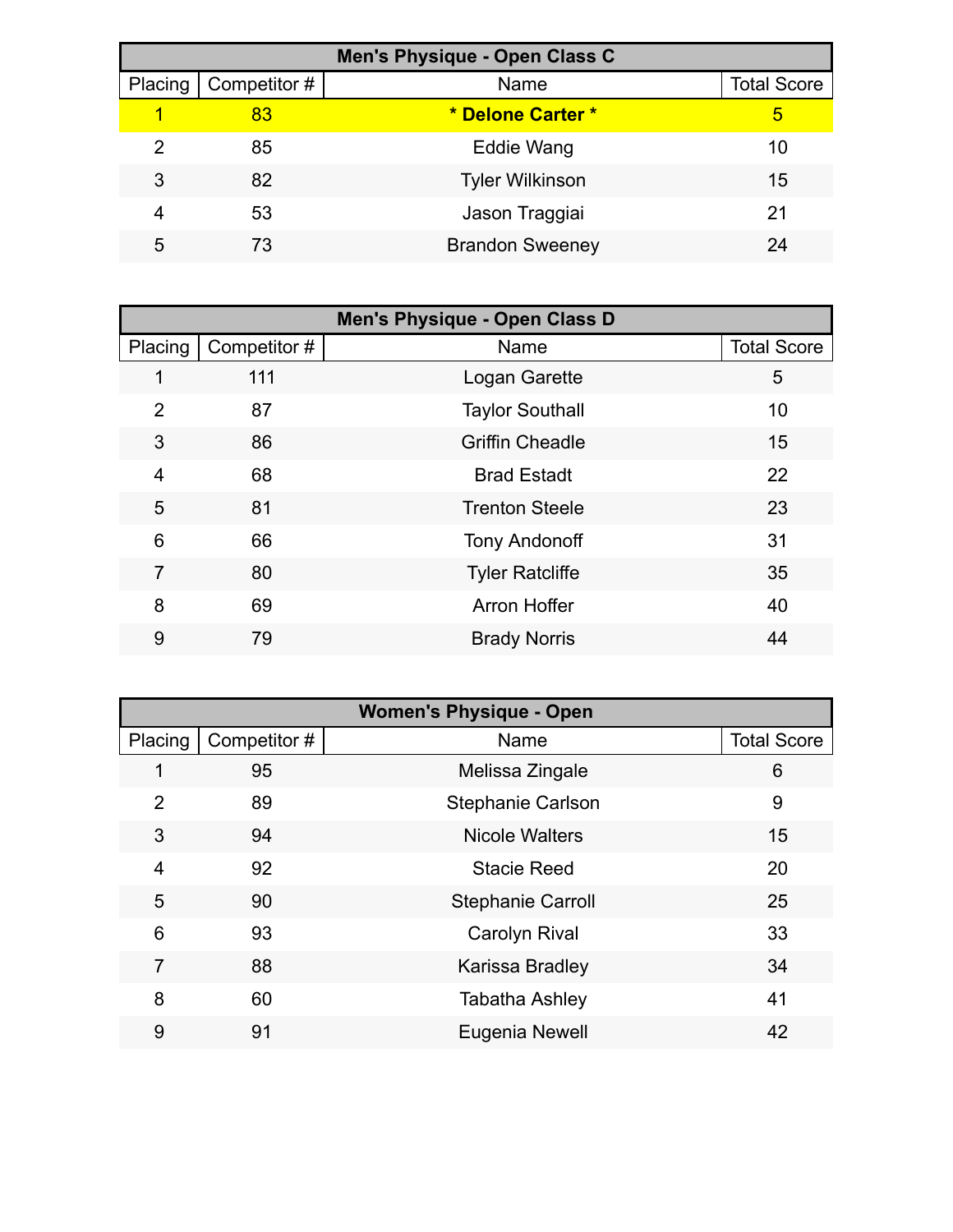| Women's Figure - Masters 35+ |             |                      |                    |  |  |
|------------------------------|-------------|----------------------|--------------------|--|--|
| Placing                      | Competitor# | Name                 | <b>Total Score</b> |  |  |
| 1                            | 97          | Samantha Barnes      | 5                  |  |  |
| $\overline{2}$               | 103         | <b>Tammy Wagner</b>  | 10                 |  |  |
| 3                            | 101         | <b>Nicole Harris</b> | 16                 |  |  |
| $\overline{4}$               | 95          | Melissa Zingale      | 20                 |  |  |
| 5                            | 92          | <b>Stacie Reed</b>   | 24                 |  |  |
| 6                            | 100         | <b>Amy Elkins</b>    | 31                 |  |  |
| $\overline{7}$               | 102         | <b>Renee Scott</b>   | 34                 |  |  |
| 8                            | 99          | Jamie Davis          | 44                 |  |  |
| 9                            | 96          | Jen Aylward          | 45                 |  |  |
| 10                           | 91          | Eugenia Newell       | 49                 |  |  |
| 11                           | 98          | Jennica Biery        | 56                 |  |  |
| 12                           | 37          | <b>Wendy Yinger</b>  | 57                 |  |  |

| <b>Women's Figure - Novice</b> |                        |                |                    |  |  |
|--------------------------------|------------------------|----------------|--------------------|--|--|
|                                | Placing   Competitor # | Name           | <b>Total Score</b> |  |  |
|                                |                        | Eugenia Newell |                    |  |  |
|                                | 98                     | Jennica Biery  |                    |  |  |

| Women's Figure - Open Class A |                        |                    |                    |  |  |
|-------------------------------|------------------------|--------------------|--------------------|--|--|
|                               | Placing   Competitor # | Name               | <b>Total Score</b> |  |  |
|                               | 95                     | Melissa Zingale    |                    |  |  |
|                               |                        | <b>Stacie Reed</b> |                    |  |  |

| <b>Women's Figure - Open Class B</b> |             |                       |                    |  |  |
|--------------------------------------|-------------|-----------------------|--------------------|--|--|
| Placing                              | Competitor# | Name                  | <b>Total Score</b> |  |  |
|                                      | 106         | * Lorynne Schmelzer * |                    |  |  |
| 2                                    | 97          | Samantha Barnes       | 9                  |  |  |
| 3                                    | 105         | Cynthia Mendez        | 14                 |  |  |
| 4                                    | 91          | Eugenia Newell        | 22                 |  |  |
| 5                                    | 37          | <b>Wendy Yinger</b>   | 23                 |  |  |